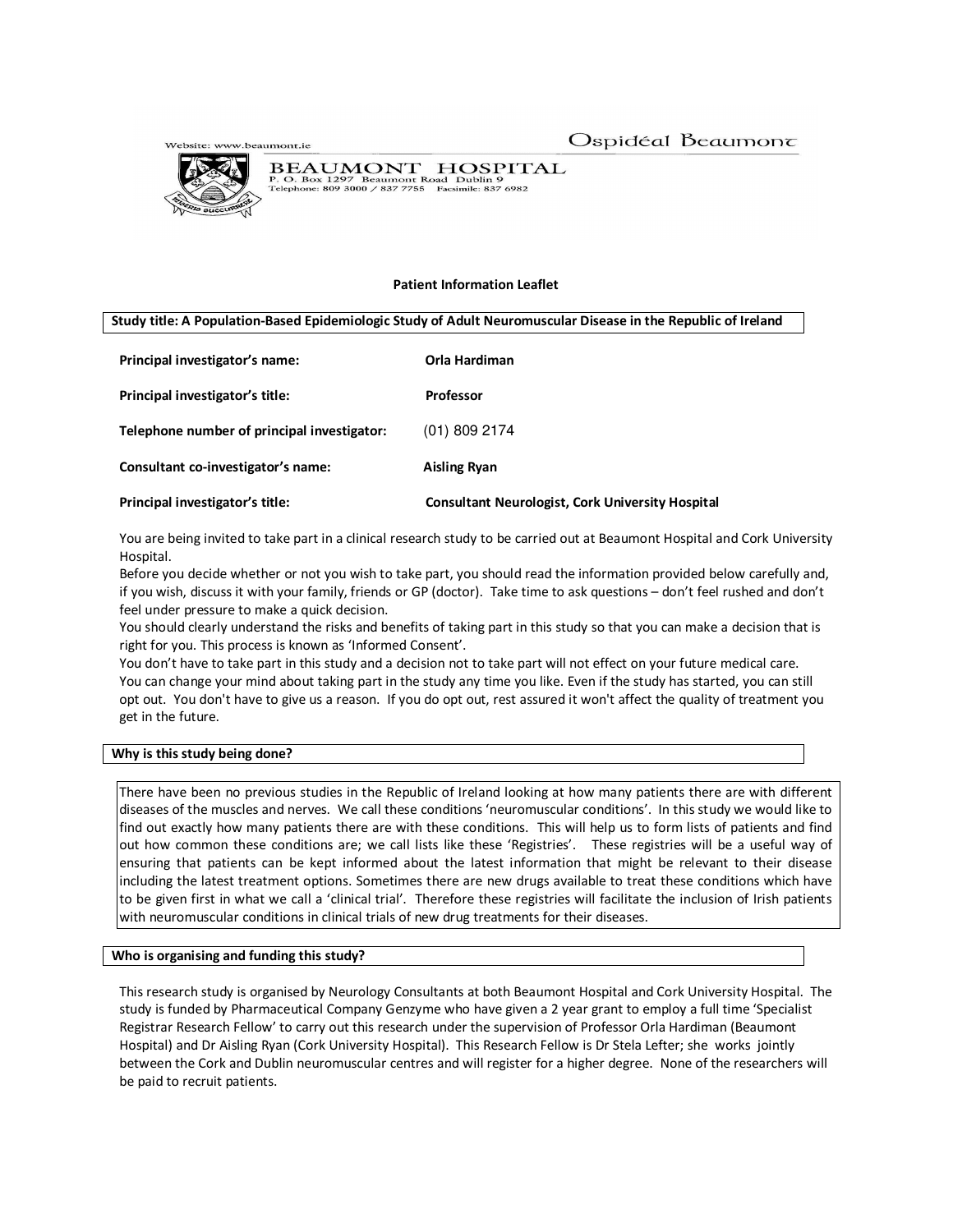#### **Why am I being asked to take part?**

We are asking you to be part of this study because you have a neurological condition which affects the nerves or muscles.

## **Why is the study being carried out?**

This study started in January 2012 and will finish in 2 year time. This study takes place at Beaumont Hospital Neuromuscular Centre and Cork University Hospital Neuromuscular Centre. The aim is to collect information about the frequency of disorders of nerve and muscle in Ireland. We anticipate approximately 1300 patients will participate in this study.

## **What will happen to me if I agree to take part?**

This study started in January 2012 and will finish in 2 year time and takes place at Beaumont Hospital Neuromuscular Centre and Cork University Hospital Neuromuscular Centre. If you decide to participate in this study, an appointment will be made for you to visit and be reviewed by Professor Hardiman and Dr Stela Lefter at the Specialist Neuromuscular Clinic in Beaumont Hospital / or by Dr. Aisling Ryan and Dr. Stela Lefter at the Specialist Neuromuscular Clinic in Cork University Hospital. Alternatively, Dr. Stela Lefter can visit you at home. Once you have signed the consent form, you will be included in the Registry. The data collected in the registry will contain your personal and medical information, including the results of assessments and genetic tests. Your clinical details will be stored on the Register, but these will be codified, and the Register will be retained in password protected file in a locked facility. The information about you which will be placed on the registry will be collected from you during your visit to Beaumont Hospital / Cork University Hospital, and from your medical records. There are plans to develop the registry into a number of separate registries for specific neuromuscular diseases and we may use the information collected in the registry for future research studies. If you wish, Professor Hardiman will be happy to follow you up long term in the Specialist Neuromuscular Clinic at Beaumont Hospital. Likewise, Dr. Ryan is happy to follow you up long term in Cork University Hospital. This study does not involve the testing of any new drug treatments and thus does not involve any risk to you. Also, this study does not involve the taking of any blood samples.

#### **What other treatments are available to me?**

This study is not a treatment study. Whether you take part or not in this study, your treatment will not differ.

### **What are the benefits?**

There are no direct benefits available to you for participation in this research. Hopefully, these registries will be a useful way of ensuring that patients like you can be kept informed about the latest information that is relevant to your disease including the latest treatment options or clinical trials of new drug treatments.

## **What are the risks?**

There are no conceivable risks to your health associated with participating in this research.

### **What if something goes wrong when I'm taking part in this study?**

We do not anticipate anything will go wrong as there is no treatment or procedures involved in this trial.

#### **Will it cost me anything to take part?**

The study will not involve any cost to you apart from travelling to Beaumont or Cork University Hospital Neuromuscular clinics. Unfortunately, we are not in a position to reimburse your travel expenses.